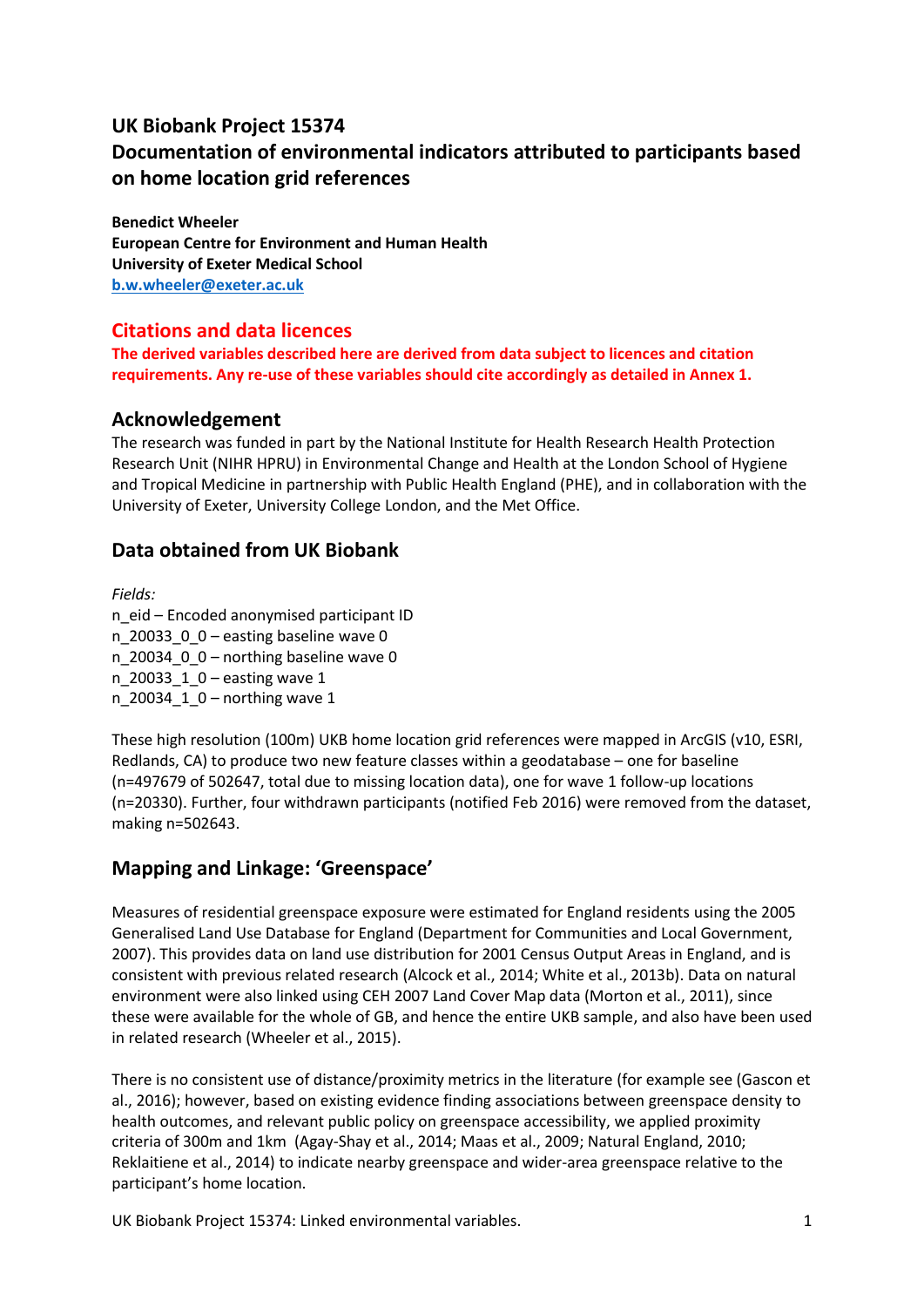Participant home locations (at wave 0 and wave 1) were therefore buffered at 300m and 1000m to create polygon feature classes in an ArcGIS Geodatabase. GLUD and CEH environmental data were allocated to these buffers using tools within the Geospatial Modelling Environment (GME, [http://www.spatialecology.com/gme/\)](http://www.spatialecology.com/gme/) as described below.

#### *Generalised Land Use Database (GLUD) 2005*

- 1. GLUD 2005 data for 2001 Census Output Areas (COA) were obtained from Neighbourhood Statistics (http://www.neighbourhood.statistics.gov.uk/) – these data are available for England only. Data were joined to full resolution COA 2001 boundaries.
- 2. For each COA, the area percentage of the GLUD categories greenspace, domestic gardens and water were calculated, as a proportion of the total percentage of all landuse types.
- 3. The GME command 'isectpolypoly' was used to intersect the COA feature class with the participant home location buffers, to allocate an area weighted mean of each land use percentage coverage to each participant based on the two buffer sizes.
- 4. Participants with a home location outside of England were excluded from this linkage due to the restricted availability of GLUD data.

#### *Land Cover Map (LCM) 2007*

To extend coverage to Wales and Scotland, Centre for Ecology and Hydrology (CEH) Land Cover Map 2007 data were used to derive a similar 'greenspace' density measure to that in the GLUD data. Raster LCM 2007 data for 25m grid cells were obtained (Morton et al., 2011), and the 23 classes were reclassified to a binary classification; classes 1-21 ('natural environment') and 22-23 ('built environment'). Note that the built environment classes here include gardens, and the minimum mapping unit for LCM is 0.5ha, so smaller patches of natural environment, especially within urban areas, will not be included. Exploratory analyses indicate this measure to be strongly correlated with the GLUD measure, although with some significant differences.

Based on this classification, approximately 94% of Britain's land cover is 'natural', with 6% built (including domestic gardens).

A similar procedure to that used for the GLUD data was used to calculate the percentage coverage of 'natural environment' for each of the two buffer sizes around participant residence locations (using the GME command 'isectpolyrst').

## **Mapping and Linkage: Coastal proximity**

These indicators require the calculation of a proximity measure, indicating the distance from each UKB participant's residence location to the coast. As per previous research on this topic, there is no clear definition of the coast – i.e. where an estuary becomes coastline – so an arbitrary threshold is used, restricting the coast where an estuary narrows to approximately 1km (Wheeler et al., 2012). The geographical data implemented here are the coastline at mean high water, derived from dissolved statistical area boundaries (2004 Lower-layer Super Output Areas).

Previous work has been based upon crow-flies distance (Wheeler et al., 2012; White et al., 2013a; White et al., 2014). This has indicated associations between coastal proximity, coastal visit frequency and various health and wellbeing outcomes. Road network distance was also investigated.

#### *Crow-flies distance*

UK Biobank Project 15374: Linked environmental variables. 2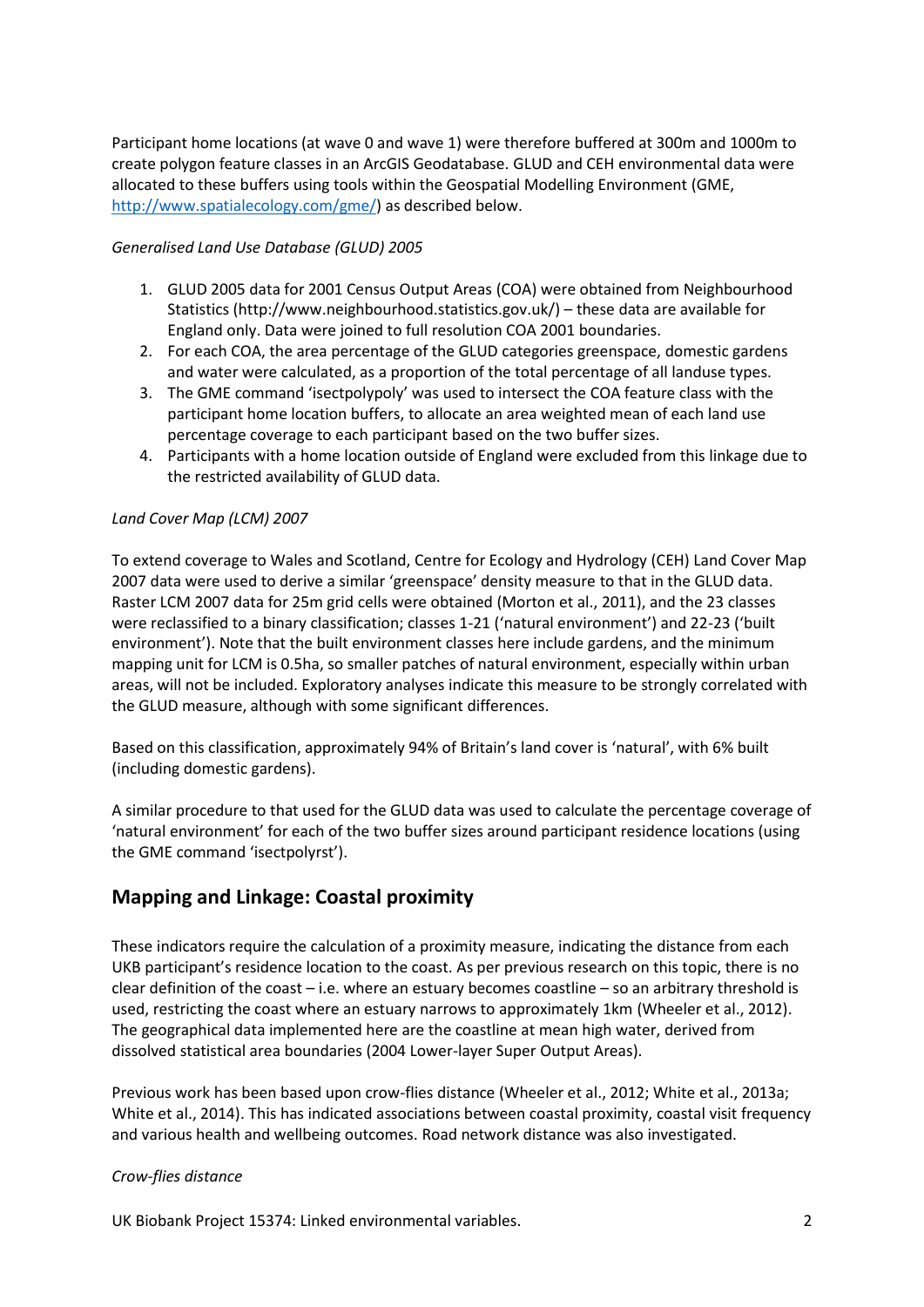Typical linear measurement tools (e.g. the 'Near' function in ArcToolbox) to calculate the straight line distance between each participant's home location and the nearest point on the coastline boundary dataset take a very long time for these large datasets. An alternative method was used: a Euclidean distance raster from the coastline was calculated for a small grid cell size, then values from the grid allocated to UKB point locations.

#### *Validation*

A Euclidean distance raster to the coastline was calculated for 50m grid cells across GB. These raster values were allocated to Wave 1 point locations using Spatial Analyst>Extract Values to Points tool with interpolation. For a sample of ~2500 points, exact distance was calculated using the Near function, and interpolated grid distance as above. The resulting correlation coefficient for the two methods was ~1.00; mean difference = 12 metres; min diff -24m, max +34m, suggesting negligible error associated with the more efficient raster process.

#### *Road network distance*

Options for calculating road network distance to the coast were investigated, but given the time and analytical resources available to the project, the decision was made to make use of the linear/crow flies distance only. Future work with additional resources could investigate road network distances as an alternative proximity metric.

### **Indices of Deprivation (IoD)**

To permit analyses comparable with previous research (Mitchell and Popham, 2007, 2008; Wheeler et al., 2015; Wheeler et al., 2012; White et al., 2014), area deprivation indices for relevant time periods were also linked to participants. Lower-layer Super Output Area (LSOA)/DataZones were allocated to participants' residence locations using ArcGIS, allowing allocation of deprivation indices. Selected index domain indicators were allocated (Income, Employment and Education, along with the combined Index of Multiple Deprivation) separately for residents of each country. The IoD for each country are calculated separately, and they are not directly comparable; this needs to be allowed for in any analyses.

#### *Wales IoD 2008*

Source: [https://statswales.gov.wales/Catalogue/Community-Safety-and-Social-Inclusion/Welsh-](https://statswales.gov.wales/Catalogue/Community-Safety-and-Social-Inclusion/Welsh-Index-of-Multiple-Deprivation/Archive/WIMD-2008)[Index-of-Multiple-Deprivation/Archive/WIMD-2008](https://statswales.gov.wales/Catalogue/Community-Safety-and-Social-Inclusion/Welsh-Index-of-Multiple-Deprivation/Archive/WIMD-2008)

### *Scotland IoD 2009* Source: <http://www.gov.scot/Topics/Statistics/SIMD/>

*England IoD 2010* Source: <https://www.gov.uk/government/statistics/english-indices-of-deprivation-2010>

### **Data dictionary & citations**

**Annex 1** provides a data dictionary, including summary statistics for all variables and required citations for derived variables.

### **References**

Agay-Shay, K., Peled, A., Crespo, A.V., Peretz, C., Amitai, Y., Linn, S., Friger, M., Nieuwenhuijsen, M.J., 2014. Green spaces and adverse pregnancy outcomes. Occupational and Environmental Medicine 71, 562-569.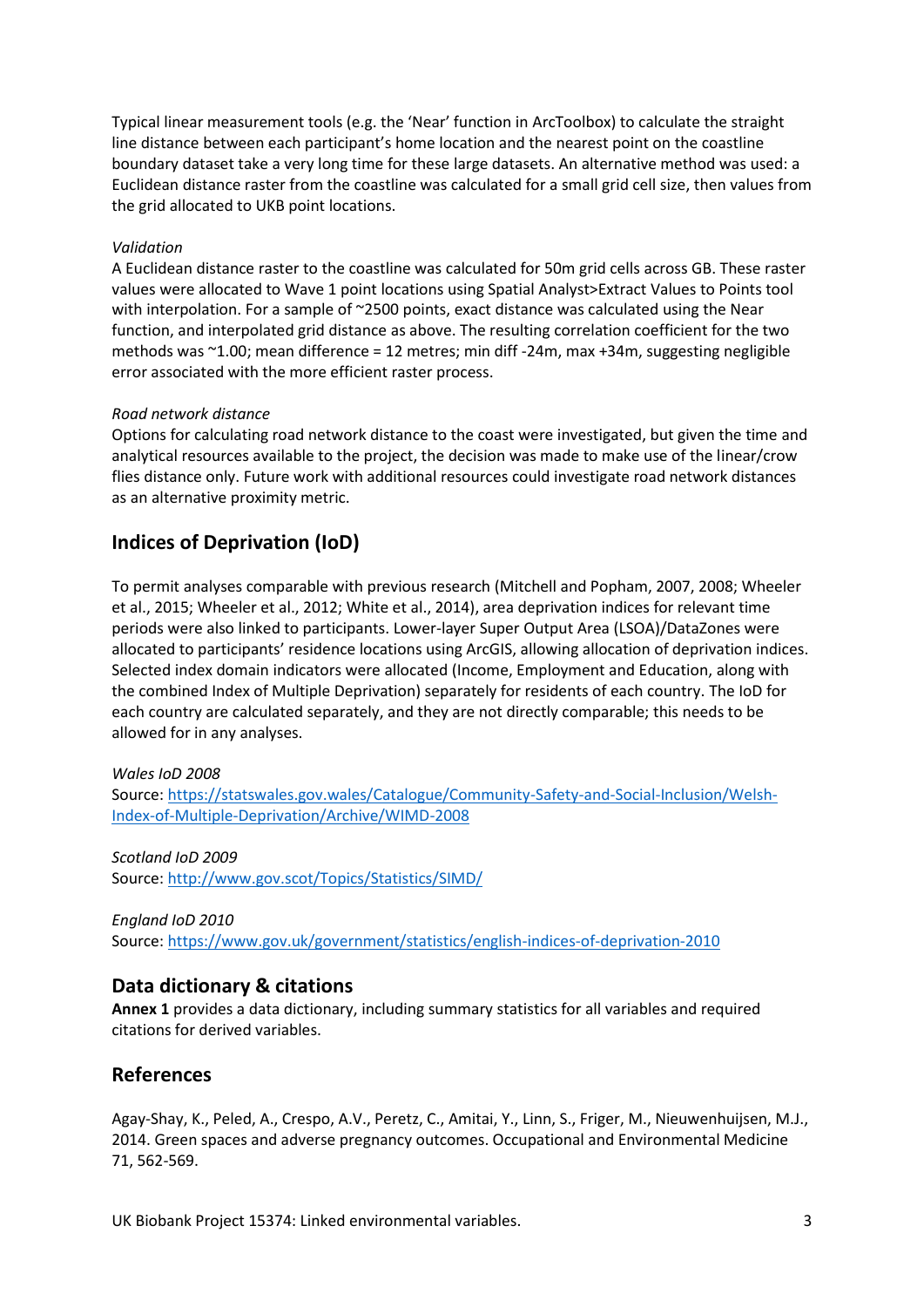Alcock, I., White, M., Wheeler, B., Fleming, L., Depledge, M., 2014. Longitudinal Effects on Mental Health of Moving to Greener and Less Green Urban Areas. Environmental Science and Technology 48, 1247-1255.

Department for Communities and Local Government, 2007. Generalised Land Use Database Statistics for England 2005 (Enhanced Basemap) [https://data.gov.uk/dataset/land\\_use\\_statistics\\_generalised\\_land\\_use\\_database.](https://data.gov.uk/dataset/land_use_statistics_generalised_land_use_database) DCLG, London.

Gascon, M., Triguero-Mas, M., Martínez, D., Dadvand, P., Rojas-Rueda, D., Plasència, A., Nieuwenhuijsen, M.J., 2016. Residential green spaces and mortality: A systematic review. Environment International 86, 60-67.

Maas, J., Verheij, R.A., de, V.S., Spreeuwenberg, P., Schellevis, F.G., Groenewegen, P.P., 2009. Morbidity is related to a green living environment. Journal of Epidemiology and Community Health 63, 967-973.

Mitchell, R., Popham, F., 2007. Greenspace, urbanity and health: relationships in England. Journal of Epidemiology and Community Health 61, 681-683.

Mitchell, R., Popham, F., 2008. Effect of exposure to natural environment on health inequalities: an observational population study. Lancet 372, 1655-1660.

Morton, D., Rowland, C., Wood, C., Meek, L., Marston, C., Smith, G., Simpson, I.C., 2011. Final report for LCM2007 – the new UK land cover map. NERC/Centre for Ecology & Hydrology.

Natural England, 2010. Nature nearby: Accessible Natural Greenspace Guidance. Natural England, Sheffield.

Reklaitiene, R., Grazuleviciene, R., Dedele, A., Virviciute, D., Vensloviene, J., Tamosiunas, A., Baceviciene, M., Luksiene, D., Sapranaviciute-Zabazlajeva, L., Radisauskas, R., Bernotiene, G., Bobak, M., Nieuwenhuijsen, M.J., 2014. The relationship of green space, depressive symptoms and perceived general health in urban population. Scandinavian Journal of Public Health.

Wheeler, B., Lovell, R., Higgins, S., White, M., Alcock, I., Osborne, N., Husk, K., Sabel, C., Depledge, M., 2015. Beyond greenspace: an ecological study of population general health and indicators of natural environment type and quality. International Journal of Health Geographics 14, 17.

Wheeler, B.W., White, M., Stahl-Timmins, W., Depledge, M.H., 2012. Does living by the coast improve health and wellbeing? Health and Place 18, 1198-1201.

White, M.P., Alcock, I., Wheeler, B.W., Depledge, M.H., 2013a. Coastal proximity, health and wellbeing: Results from a longitudinal panel survey. Health and Place 23, 97-103.

White, M.P., Alcock, I., Wheeler, B.W., Depledge, M.H., 2013b. Would you be happier living in a greener urban area? A fixed-effects analysis of panel data. Psychological Science 24, 920-928.

White, M.P., Wheeler, B.W., Herbert, S., Alcock, I., Depledge, M.H., 2014. Coastal proximity and physical activity: Is the coast an under-appreciated public health resource? Preventive Medicine 69, 135-140.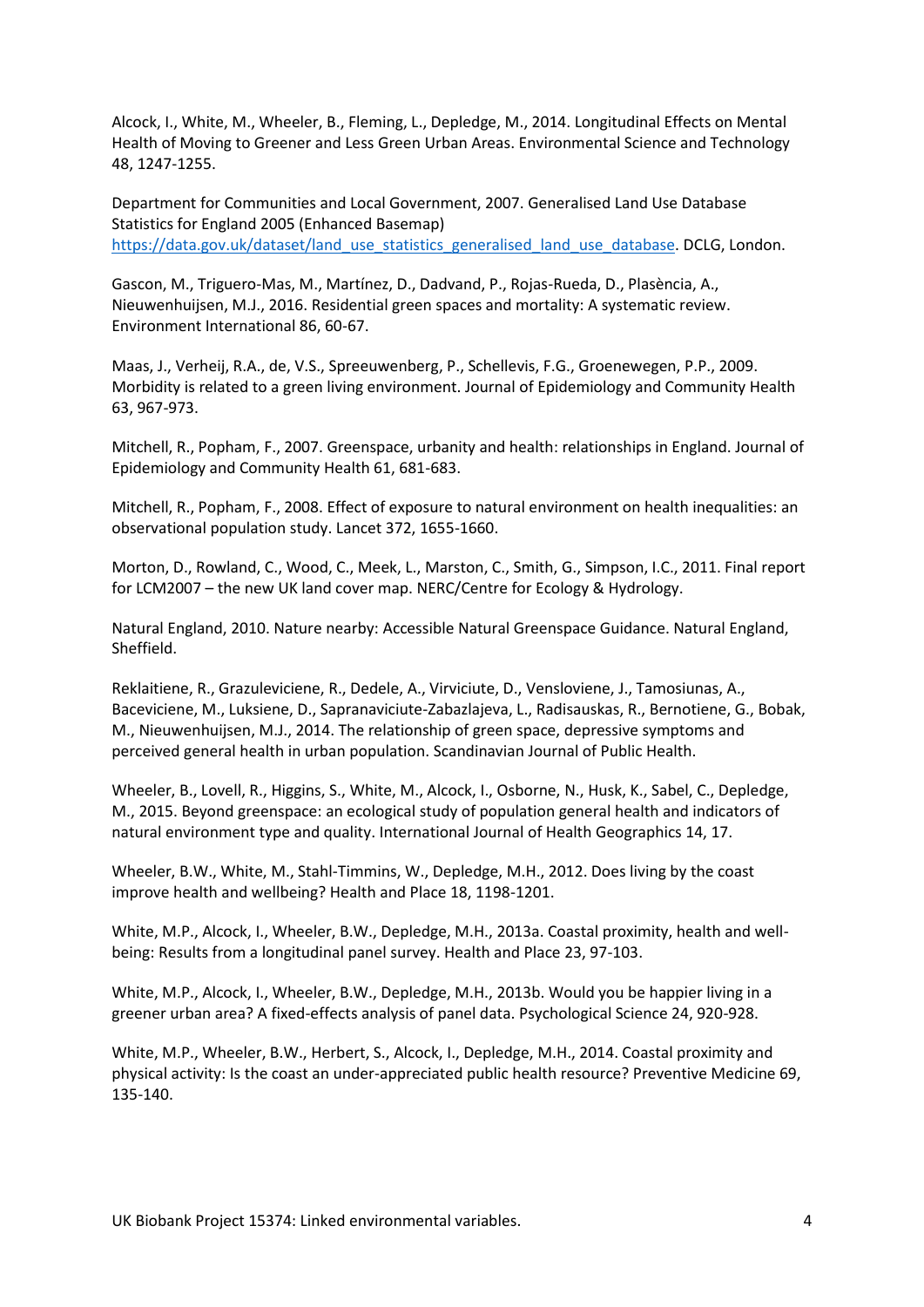## **Annex 1: Data dictionary**

**Data are provided in Stata format (v14) with appropriate variable labels.**

### **Sources and citations**

#### **A: Proximity to coast:**

Based on an amended version of coastline derived from: Office for National Statistics, 2004. Lower-layer Super Output Areas. ONS, London. [https://data.gov.uk/dataset/lower\\_layer\\_super\\_output\\_area\\_lsoa\\_boundaries](https://data.gov.uk/dataset/lower_layer_super_output_area_lsoa_boundaries)

Amended coastline described and first used in the following publication:

Wheeler, B.W., White, M., Stahl-Timmins, W., Depledge, M.H., 2012. Does living by the coast improve health and wellbeing? Health and Place 18, 1198- 1201[. http://dx.doi.org/10.1016/j.healthplace.2012.06.015](http://dx.doi.org/10.1016/j.healthplace.2012.06.015)

Original boundary data licence: Open Government Licence:<http://www.nationalarchives.gov.uk/doc/open-government-licence/version/3/>

#### **B. Generalised Land Use Database 2005:**

Citation: Department for Communities and Local Government, 2007. Generalised Land Use Database Statistics for England 2005 (Enhanced Basemap) [https://data.gov.uk/dataset/land\\_use\\_statistics\\_generalised\\_land\\_use\\_database.](https://data.gov.uk/dataset/land_use_statistics_generalised_land_use_database) DCLG, London.

Licence: Open Government Licence:<http://www.nationalarchives.gov.uk/doc/open-government-licence/version/3/>

#### **C. CEH Land Cover Map 2007:**

Citation & acknowledgement: Morton, D., Rowland, C., Wood, C., Meek, L., Marston, C., Smith, G., Simpson, I.C. 2011. Final report for LCM2007 – the new UK land cover map. CS Technical Report No 11/07 NERC/Centre for Ecology & Hydrology 108pp. (CEH project number: C03259). Based upon LCM2007 © NERC (CEH) 2011. Contains Ordnance Survey data © Crown Copyright 2007. © third party licensors.

#### **D. Indices of Deprivation**

*Wales IoD 2008* Source:<https://statswales.gov.wales/Catalogue/Community-Safety-and-Social-Inclusion/Welsh-Index-of-Multiple-Deprivation/Archive/WIMD-2008>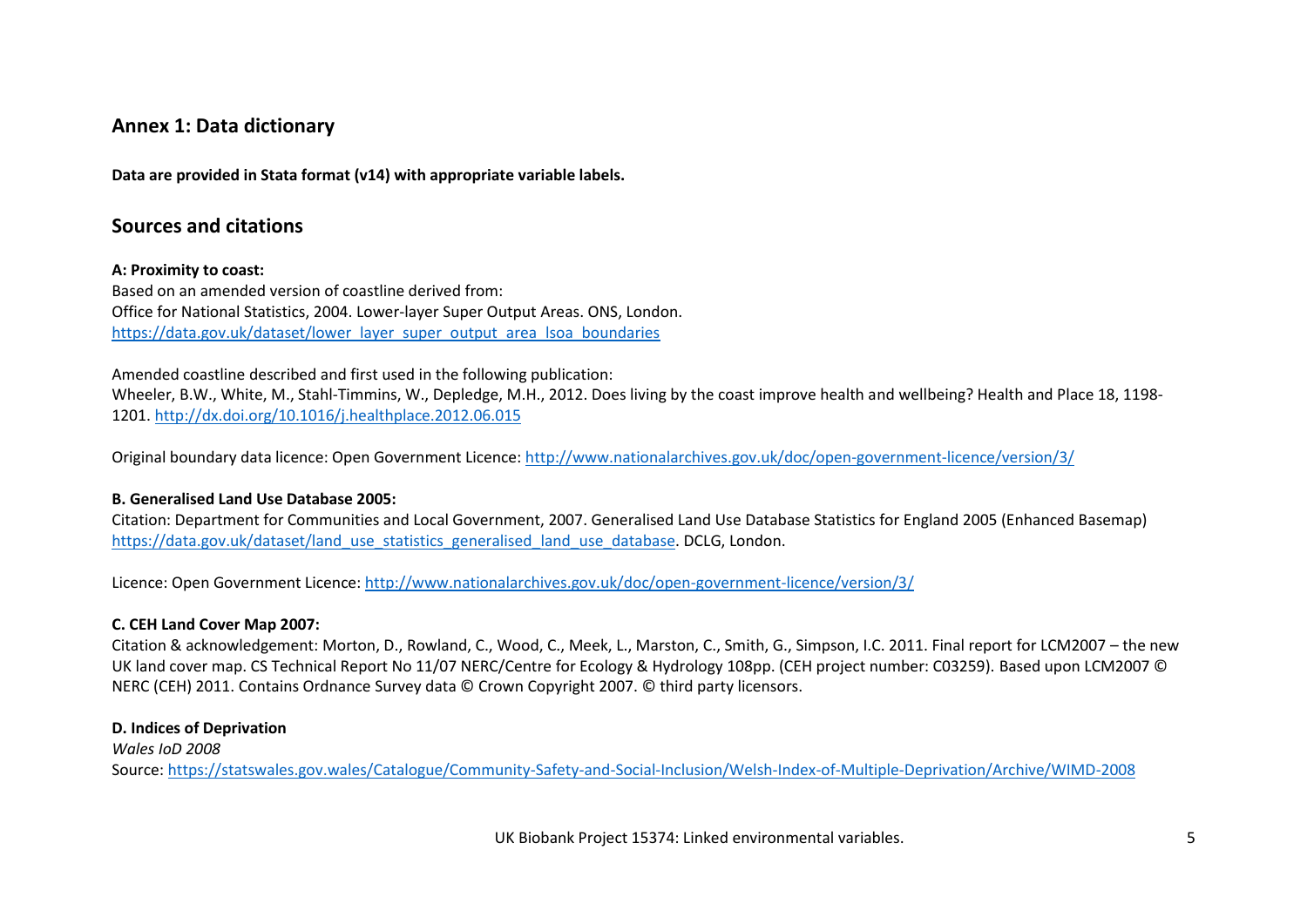### *Scotland IoD 2009* Source:<http://www.gov.scot/Topics/Statistics/SIMD/>

### *England IoD 2010*

Source:<https://www.gov.uk/government/statistics/english-indices-of-deprivation-2010>

# **Variable descriptions and summary statistics**

|                      |                                              |              | Source and   |        |      |            |             |           |
|----------------------|----------------------------------------------|--------------|--------------|--------|------|------------|-------------|-----------|
| <b>Variable name</b> | <b>Description</b>                           | <b>Wave</b>  | citation     | n      | Min  | <b>Max</b> | <b>Mean</b> | <b>SD</b> |
| $n$ -eid             | <b>UKB Participant ID</b>                    |              |              |        |      |            |             |           |
| coastkm_0            | Coast distance euclidean, Wave 0, km         | $\Omega$     | Α            | 497675 | 0.00 | 107.98     | 41.64       | 27.71     |
| gs1000_0             | % GLUD Greenspace, Wave 0, Buffer 1000m      | 0            | B            | 440990 | 4.42 | 99.19      | 44.99       | 21.62     |
| grd1000_0            | % GLUD Domestic garden, Wave 0, Buffer 1000m | 0            | B            | 440990 | 0.06 | 66.14      | 24.29       | 11.27     |
| wa1000_0             | % GLUD Water, Wave 0, Buffer 1000m           | $\mathbf 0$  | B            | 440990 | 0.00 | 59.44      | 1.26        | 2.47      |
| gs300_0              | % GLUD Greenspace, Wave 0, Buffer 300m       | 0            | B            | 440990 | 0.23 | 99.20      | 35.27       | 23.22     |
| grd300_0             | % GLUD Domestic garden, Wave 0, Buffer 300m  | 0            | B            | 440990 | 0.02 | 77.37      | 31.14       | 14.72     |
| wa300_0              | % GLUD Water, Wave 0, Buffer 300m            | $\mathbf 0$  | B            | 440990 | 0.00 | 97.88      | 0.89        | 2.94      |
| ne1000_0             | % LCM Natural Env, Wave 0, Buffer 1000m      | $\Omega$     | $\mathsf{C}$ | 497675 | 0.00 | 100.00     | 40.52       | 25.60     |
| ne300_0              | % LCM Natural Env, Wave 0, Buffer 300m       | $\mathbf 0$  | $\mathsf{C}$ | 497675 | 0.00 | 100.00     | 26.10       | 25.10     |
| coastkm_1            | Coast distance euclidean, Wave 1, km         | $\mathbf{1}$ | Α            | 20330  | 0.01 | 93.65      | 49.22       | 17.56     |
| gs1000_1             | % GLUD Greenspace, Wave 1, Buffer 1000m      | 1            | B            | 20327  | 8.03 | 98.29      | 48.24       | 20.61     |
| grd1000_1            | % GLUD Domestic garden, Wave 1, Buffer 1000m | 1            | B            | 20327  | 0.07 | 54.34      | 23.44       | 10.89     |
| wa1000 1             | % GLUD Water, Wave 1, Buffer 1000m           | 1            | B            | 20327  | 0.00 | 52.95      | 1.23        | 2.06      |
| gs300_1              | % GLUD Greenspace, Wave 1, Buffer 300m       | $\mathbf{1}$ | B            | 20327  | 0.87 | 98.34      | 38.43       | 23.32     |
| grd300_1             | % GLUD Domestic garden, Wave 1, Buffer 300m  | 1            | B            | 20327  | 0.05 | 72.61      | 30.62       | 14.62     |
| wa300_1              | % GLUD Water, Wave 1, Buffer 300m            | $\mathbf{1}$ | B            | 20327  | 0.00 | 73.88      | 0.94        | 2.76      |
| ne1000_1             | % LCM Natural Env, Wave 1, Buffer 1000m      | 1            | $\mathsf{C}$ | 20330  | 0.48 | 100.00     | 44.90       | 24.55     |
| ne300_1              | % LCM Natural Env, Wave 1, Buffer 300m       | 1            | $\mathsf{C}$ | 20330  | 0.00 | 100.00     | 30.49       | 26.27     |
| wimd08_inc_s_0       | Wales IoD 2008 income score                  | 0            | D            | 21283  | 0.00 | 99.10      | 14.59       | 18.99     |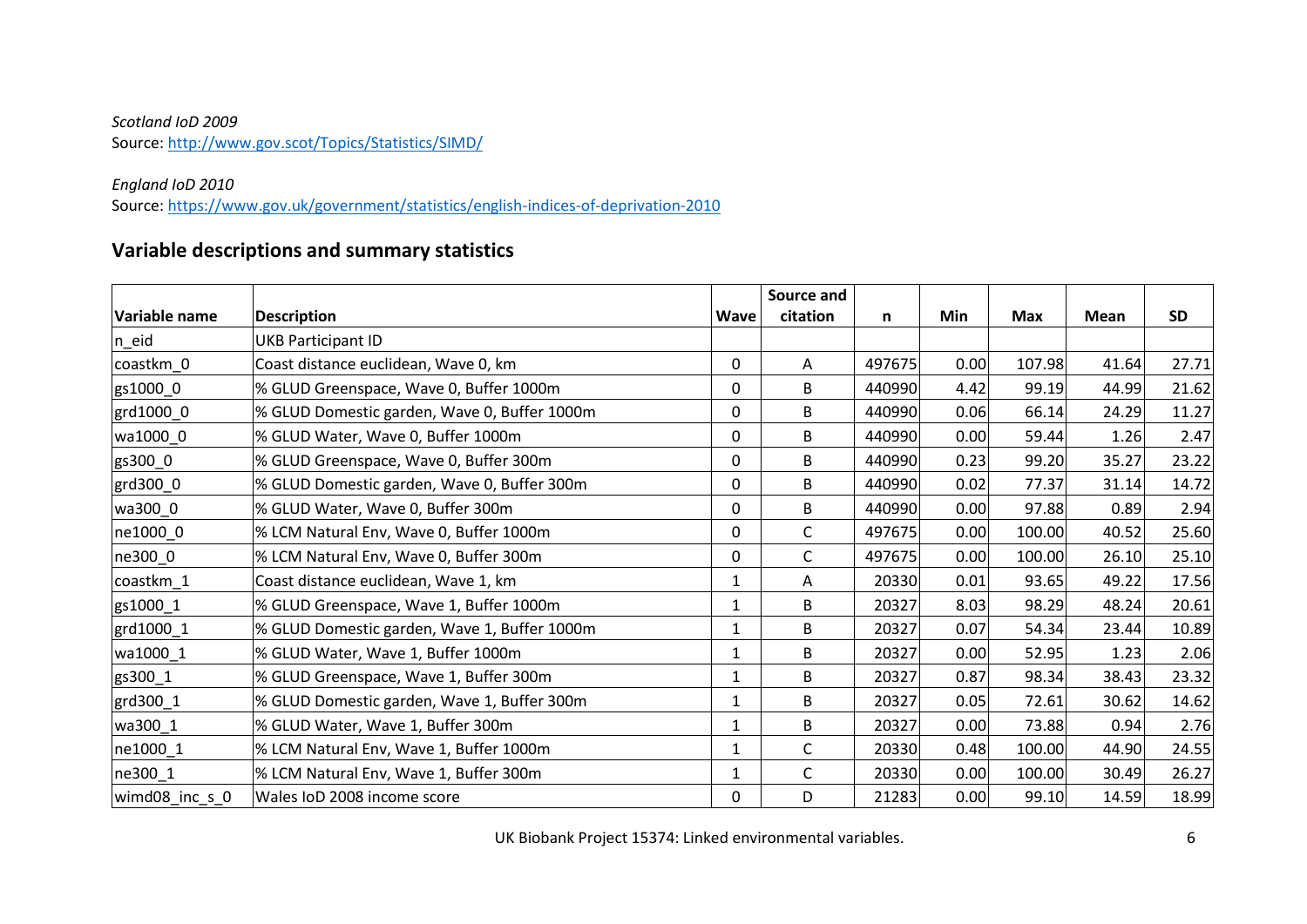|                         |                                                                 |                  | Source and |          |         |            |                  |           |
|-------------------------|-----------------------------------------------------------------|------------------|------------|----------|---------|------------|------------------|-----------|
| Variable name           | <b>Description</b>                                              | <b>Wave</b>      | citation   | n        | Min     | <b>Max</b> | Mean             | <b>SD</b> |
| wimd08_inc_r_0          | Wales IoD 2008 income rank, 1=most deprived                     | 0                | D          | 21283    | 2.00    | 1894.00    | 1239.57          | 579.89    |
| wimd08_emp_s_0          | Wales IoD 2008 employment score                                 | 0                | D          | 21283    | 0.00    | 99.10      | 13.14            | 16.26     |
|                         | wimd08_emp_r_0  Wales IoD 2008 employment rank, 1=most deprived | $\boldsymbol{0}$ | D          | 21283    | 2.00    | 1895.00    | 1256.46          | 539.16    |
| wimd08_edu_s_0          | Wales IoD 2008 education score                                  | $\mathbf 0$      | D          | 21283    | 0.00    | 100.00     | 14.19            | 17.69     |
| wimd08_edu_r_0          | Wales IoD 2008 education rank, 1=most deprived                  | $\mathbf 0$      | D          | 21283    | 1.00    | 1896.00    | 1239.40          | 581.35    |
| wimd08 s 0              | Wales IoD combined index 2008, score higher=more deprived       | 0                | D          | 21283    | 2.20    | 77.20      | 15.26            | 13.29     |
| wimd08_r_0              | Wales IoD combined index 2008, rank 1=most deprived             | $\mathbf 0$      | D          | 21283    | 4.00    | 1896.00    | 1272.06          | 578.02    |
| simd09_inc_s_0          | Scotland IoD 2009 income score                                  | 0                | D          | 35402    | 0.00    | 70.00      | 11.14            | 10.41     |
| simd09_inc_r_0          | Scotland IoD 2009 income rank, 1=most deprived                  | $\mathbf 0$      | D          | 35402    | 2.00    | 6504.00    | 4138.17          | 1902.55   |
| simd09_emp_s_0          | Scotland IoD 2009 employment score                              | $\mathbf 0$      | D          | 35402    | 0.00    | 59.00      | 8.67             | 7.50      |
| simd09_emp_r_0          | Scotland IoD 2009 employment rank, 1=most deprived              | $\mathbf 0$      | D          | 35402    | 1.00    | 6503.00    | 4199.89          | 1877.99   |
| simd09_edu_s_0          | Scotland IoD 2009 education score                               | 0                | D          | 35402    | $-2.89$ | 2.73       | $-0.59$          | 1.07      |
| simd09 edu r 0          | Scotland IoD 2009 education rank, 1=most deprived               | $\mathbf 0$      | D          | 35402    | 2.00    | 6505.00    | 4309.78          | 1933.69   |
| simd09 s 0              | Scotland IoD combined index 2009, score higher=more deprived    | $\mathbf 0$      | D          | 35402    | 0.68    | 88.24      | 14.71            | 15.16     |
| simd09 r 0              | Scotland IoD combined index 2009, rank 1=most deprived          | $\mathbf 0$      | D          | 35402    | 3.00    | 6504.00    | 4334.26          | 1951.20   |
| eimd10_inc_s_0          | England IoD 2010 income score                                   | $\mathbf 0$      | D          | 440990   | 0.01    | 0.77       | 0.12             | 0.10      |
| eimd10 inc r 0          | England IoD 2010 income rank, 1=most deprived                   | 0                | D          | 440990   | 1.00    | 32478.00   | 19357.72         | 9365.80   |
| $\text{eimd10}$ emp s 0 | England IoD 2010 employment score                               | 0                | D          | 440990   | 0.00    | 0.75       | 0.09             | 0.06      |
| eimd10 emp r 0          | England IoD 2010 employment rank, 1=most deprived               | $\mathbf 0$      | D          | 440990   | 1.00    | 32478.00   | 18224.40 9323.93 |           |
| eimd10_edu_s_0          | England IoD 2010 education score                                | 0                | D          | 440990   | 0.02    | 98.09      | 15.76            | 16.35     |
| eimd10_edu_r_0          | England IoD 2010 education rank, 1=most deprived                | $\mathbf 0$      | D          | 440990   | 6.00    | 32480.00   | 19865.42         | 9377.88   |
| $e$ imd $10$ _s_0       | England IoD combined index 2010, score higher=more deprived     | $\mathbf 0$      | D          | 440990   | 0.61    | 83.09      | 17.89            | 14.20     |
| $e$ imd $10$ $r$ $0$    | England IoD combined index 2010, rank 1=most deprived           | $\mathbf 0$      | D          | 440990   | 4.00    | 32481.00   | 18868.63         | 9314.73   |
| wimd08_inc_s_1          | Wales IoD 2008 income score                                     | 1                | D          | 1        | 12.20   | 12.20      | 12.20            |           |
| wimd08_inc_r_1          | Wales IoD 2008 income rank, 1=most deprived                     | 1                | D          |          | 1108.00 | 1108.00    | 1108.00          |           |
| wimd08_emp_s_1          | Wales IoD 2008 employment score                                 | $\mathbf{1}$     | D          | 1        | 11.20   | 11.20      | 11.20            |           |
|                         | wimd08 emp_r_1  Wales IoD 2008 employment rank, 1=most deprived | $\mathbf{1}$     | D          | $1\vert$ | 1159.00 | 1159.00    | 1159.00          |           |